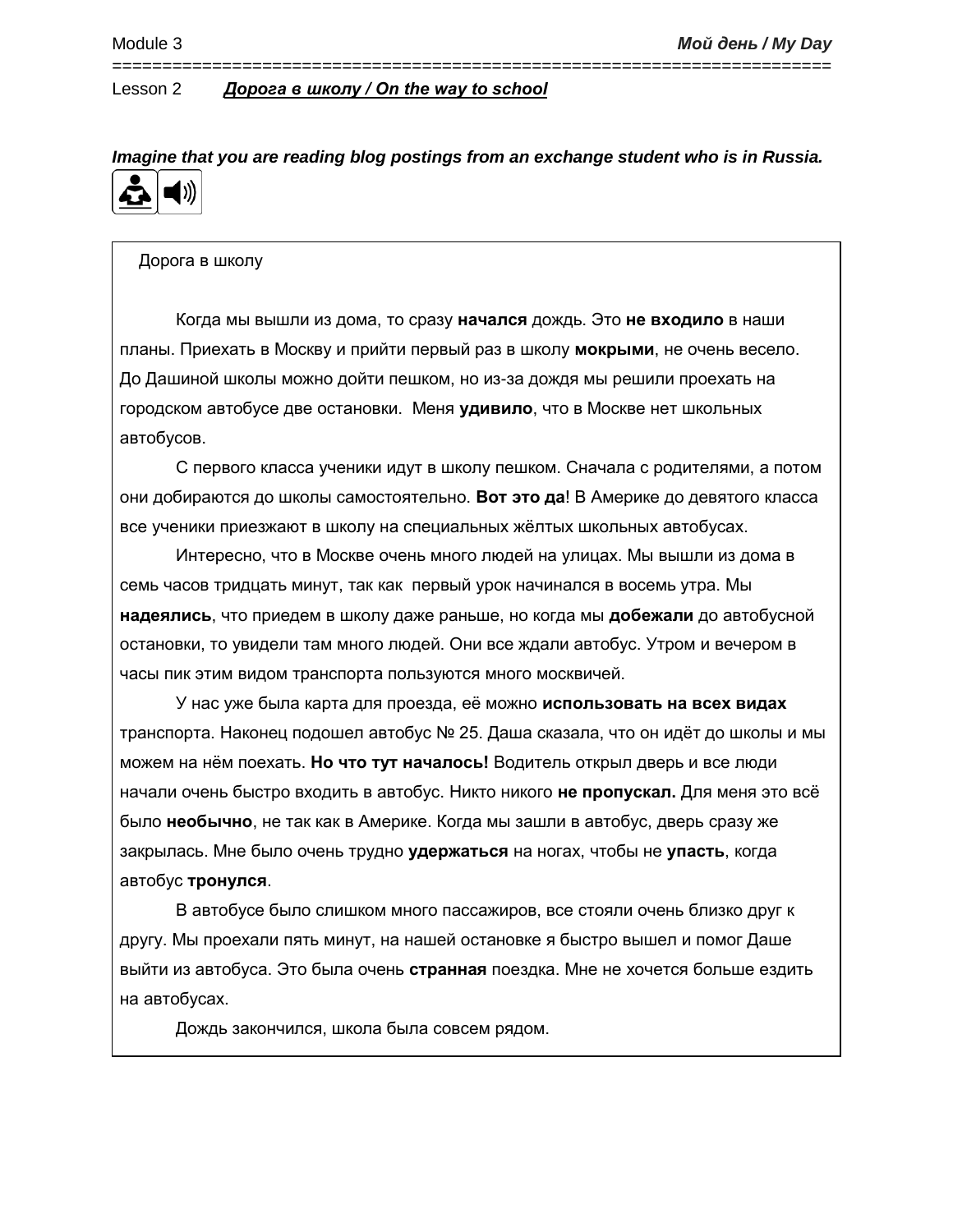

# **Упражнение 1**

Instruction: Based on the text from the American student, check the box for **да** or **нет**.

========================================================================

- 1. Погода была хорошая в это утро.
- 2. Они решили идти в школу пешком.
- 3. В Москве можно ехать в школу на автобусе.
- 4. Они хотели приехать в школу до восьми часов.
- 5. Надо было купить карту для проезда.
- 6. Им было трудно войти в автобус.
- 7. Даша упала, когда автобус тронулся.
- 8. В автобусе было очень много людей.
- 9. Они приехали в школу поздно, в 8:05.
- 10. Американскому студенту не понравилась поездка на автобусе.

# **Упражнение 2** Getting to School

Directions: Listen to the report about the exchange student and Dasha. Write one sentence in Russian about what the exchange student reports. You might want to include information that answers basic questions such as: Кто? Что? Когда? Как? Куда?

 $\_$  , and the set of the set of the set of the set of the set of the set of the set of the set of the set of the set of the set of the set of the set of the set of the set of the set of the set of the set of the set of th

 $\_$  , and the set of the set of the set of the set of the set of the set of the set of the set of the set of the set of the set of the set of the set of the set of the set of the set of the set of the set of the set of th

\_\_\_\_\_\_\_\_\_\_\_\_\_\_\_\_\_\_\_\_\_\_\_\_\_\_\_\_\_\_\_\_\_\_\_\_\_\_\_\_\_\_\_\_\_\_\_\_\_\_\_\_\_\_\_\_\_\_\_

# **Упражнение 3** In Moscow / In My Town

Directions: Work with a partner or in a small group. From the text about the exchange student's first day of school, find as many places as you can where the student noticed differences between Moscow and the US. Write questions in Russian about those differences, using the model phrase:

В Москве........ А как у Вас в городе? (eg; В Москве можно ехать в школу на городском автобусе. А как можно ехать в школу в вашем городе?)

When you have finished writing questions, take turns asking and answering questions to compare getting to school in Moscow and in your town.

| Да | Нет_     |
|----|----------|
| Да | Нет_     |
| Да | Нет_     |
| Да | Нет $\_$ |
| Да | Нет $\_$ |
| Да | Нет_     |
| Да | Нет_     |
| Да | Нет_     |
| Да | Нет      |
| Да | Нет      |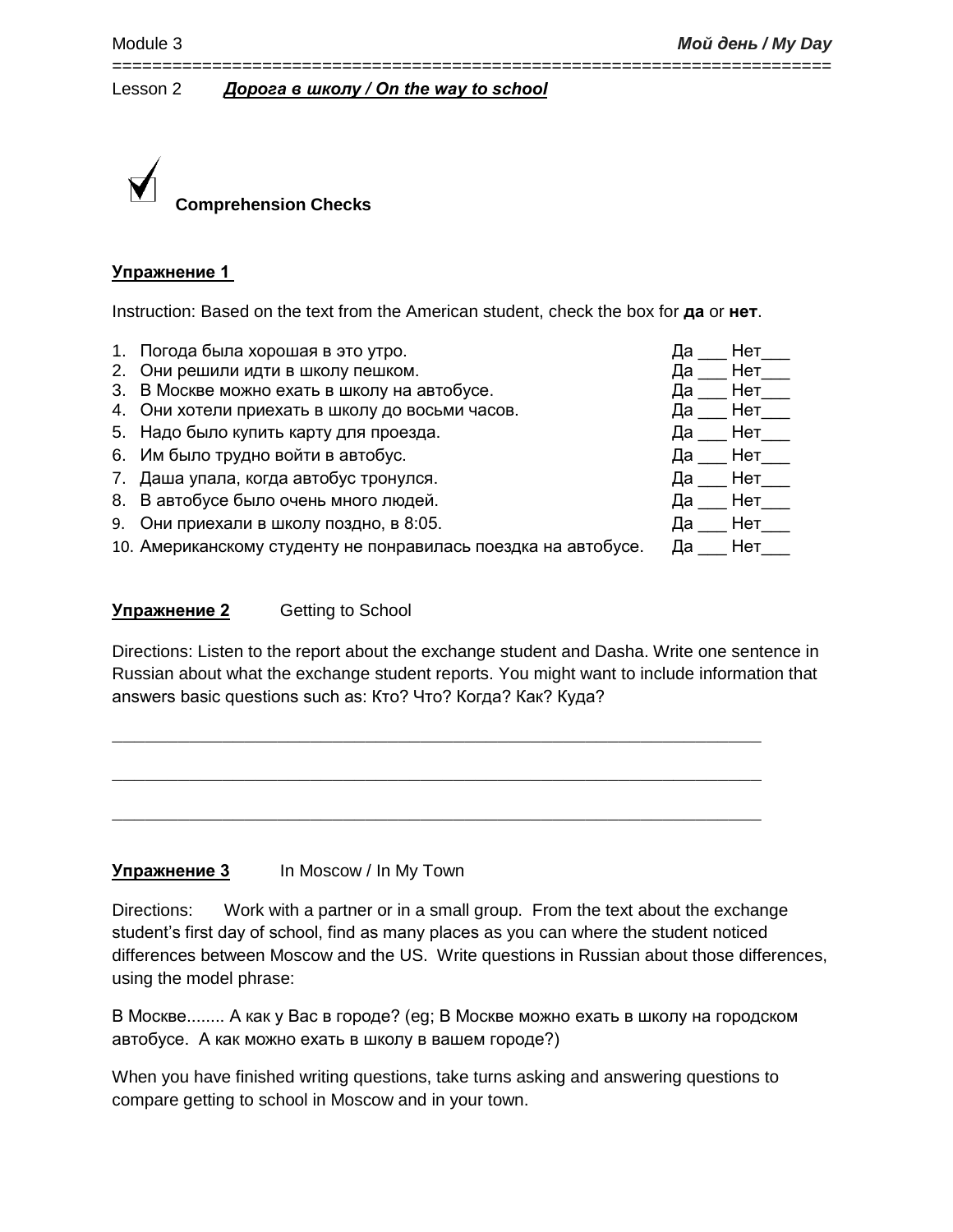# **Упражнение 4** What went wrong?

Directions: It seems that the first trip to school did not go completely smoothly. Find 2 or 3 examples in the text about what did not go exactly as planned and caused a problem for the two students. Write those three examples.

========================================================================

| $3.$ $\overline{\phantom{a}}$ |  |  |
|-------------------------------|--|--|
|                               |  |  |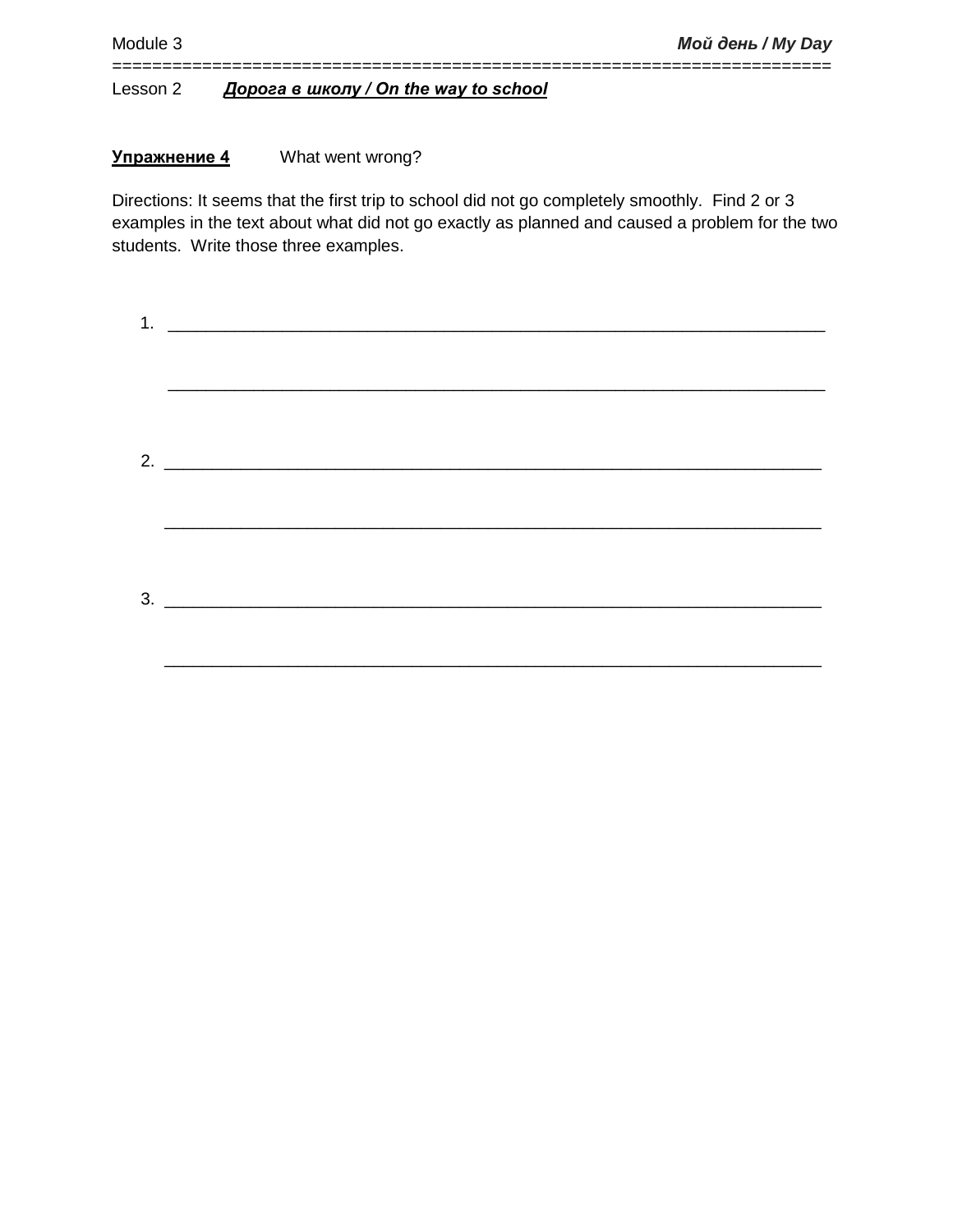# **STUDENT PROGRAM LEARNING PLAN**



*Module 3 Learning Plan #2*

| Date:                                                                                                                        | <b>Grade Range of Learners:</b>                                         | Pre-college<br>students | <b>Targeted Performance Level:</b>                                                                         | - IM |
|------------------------------------------------------------------------------------------------------------------------------|-------------------------------------------------------------------------|-------------------------|------------------------------------------------------------------------------------------------------------|------|
| Time Allotted for This Learning Plan:                                                                                        | 90 min                                                                  |                         |                                                                                                            |      |
| <b>Lesson Can-Do Statements</b>                                                                                              | (column 2) that are appropriate for and specific to this learning plan. |                         | Identify specific Lesson Can-Do statement(s) from the Program Can-Do statements in the Curriculum Template |      |
| can talk with someone about school. (IS)                                                                                     |                                                                         |                         |                                                                                                            |      |
| can understand a simple posting (message) about a familiar topic. (IR)<br>can understand statements on ordinary topics. (IL) |                                                                         |                         |                                                                                                            |      |
| can talk with someone about school. (IS)                                                                                     |                                                                         |                         |                                                                                                            |      |
|                                                                                                                              | can understand a posting on an e-blog. (IR)                             |                         |                                                                                                            |      |

========================================================================

*Indicate what learners need to know and understand to meet the Lesson Can-Do statements above.* 

| Culture                       |        | Content                                                                            |  |                | Language                                                                        |
|-------------------------------|--------|------------------------------------------------------------------------------------|--|----------------|---------------------------------------------------------------------------------|
| <b>School transportation</b>  | school | How Russian students get to<br>Habits of using a local<br>transportation in Moscow |  | остановка      | Школьный автобус, ходить<br>пешком, приехать в школу на<br>автобусе, автобусная |
| <b>Russian transportation</b> |        |                                                                                    |  | ногах, час пик | Меня удивило, Вот это да!<br>необычно, удержаться на                            |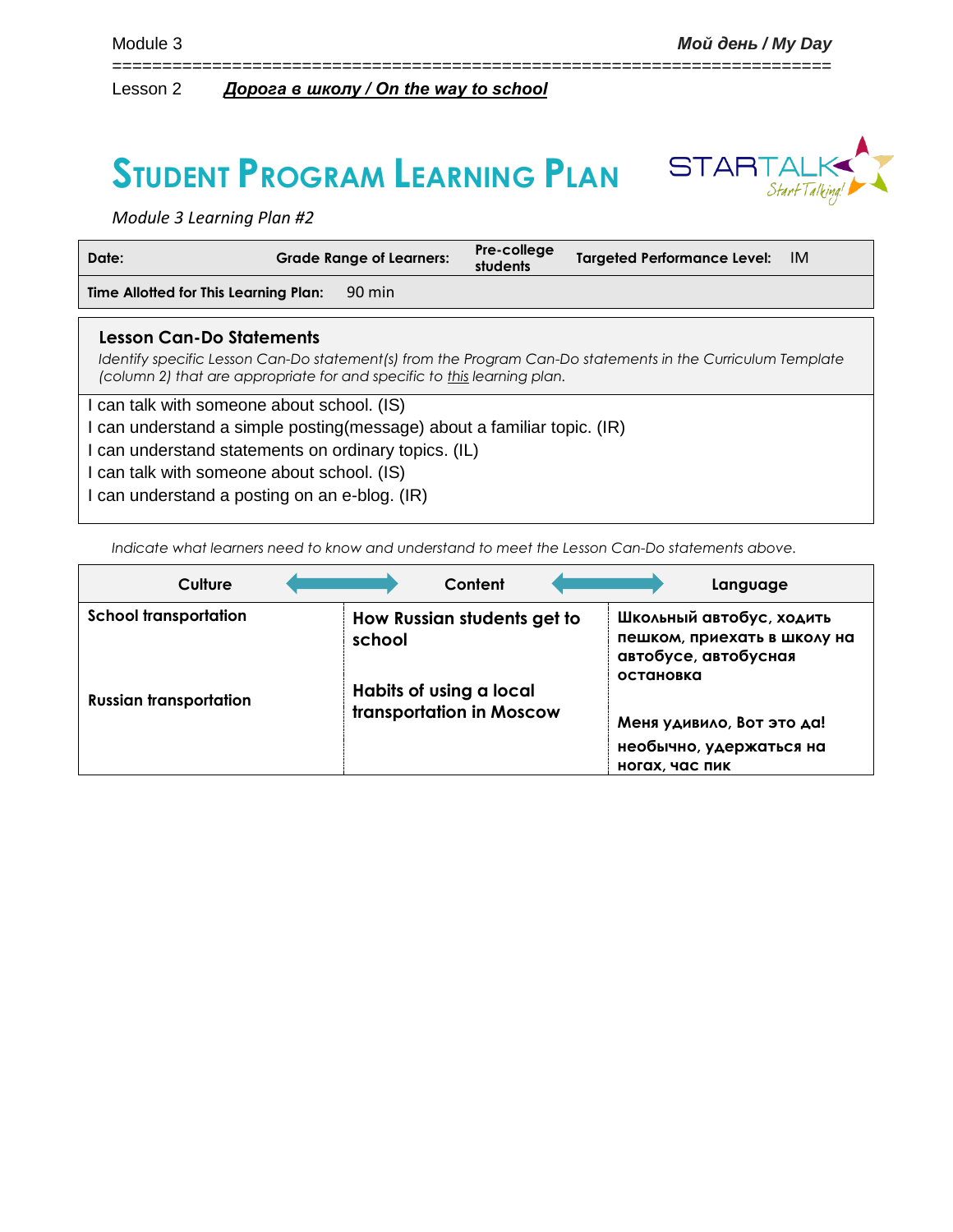| <b>EPISODE #1</b>                                                                                                                                | Number of minutes<br>for this episode: 30                                                                                        |  |  |
|--------------------------------------------------------------------------------------------------------------------------------------------------|----------------------------------------------------------------------------------------------------------------------------------|--|--|
| STAGE 1                                                                                                                                          | STAGE 2                                                                                                                          |  |  |
| <b>Lesson Can-Do Statement(s) Addressed:</b> See box                                                                                             | <b>Check for Learning</b>                                                                                                        |  |  |
| above                                                                                                                                            | Task or activity learners will do to provide evidence<br>that they are making progress toward the Lesson<br>Can-Do statement(s). |  |  |
| I can understand a simple posting (message)                                                                                                      | Based on the text from the American student,                                                                                     |  |  |
| about a familiar topic. (IR)                                                                                                                     | check the box for <b>да</b> or <b>нет</b> .                                                                                      |  |  |
| STAGE 3<br><b>Enabling Activities</b><br>Tasks that lead learners to demonstrate what they can do with what they know.                           |                                                                                                                                  |  |  |
| Learners will read the text and read the statements. Based on the text from the American student, check the                                      |                                                                                                                                  |  |  |
| box for <b>YES</b> or <b>NO</b> .                                                                                                                |                                                                                                                                  |  |  |
| <b>Differentiation Strategies</b><br>Adjustments to instruction or activities to meet learner needs based on age, readiness, process, or output. |                                                                                                                                  |  |  |
|                                                                                                                                                  |                                                                                                                                  |  |  |

========================================================================

| <b>EPISODE #2</b>                                      | Number of minutes<br>for this episode: 20                                                                                                                     |
|--------------------------------------------------------|---------------------------------------------------------------------------------------------------------------------------------------------------------------|
| STAGE 1                                                | STAGE 2                                                                                                                                                       |
| Lesson Can-Do Statement(s) Addressed: See box<br>above | <b>Check for Learning</b><br>Task or activity learners will do to provide evidence<br>that they are making progress toward the Lesson<br>Can-Do statement(s). |
| I can understand statements on ordinary topics. (IL)   | Learners will write a summary sentence upon<br>listening to the audio prompt.                                                                                 |

#### **STAGE 3**

#### **Enabling Activities**

*Tasks that lead learners to demonstrate what they can do with what they know.*

Learners will listen to the report about the exchange student and Dasha. Then they will write one sentence in Russian about what the exchange student reports. They might want to include information that answers basic questions such as: Кто? Что? Когда? Как? Куда?

### **Differentiation Strategies**

*Adjustments to instruction or activities to meet learner needs based on age, readiness, process, or output.*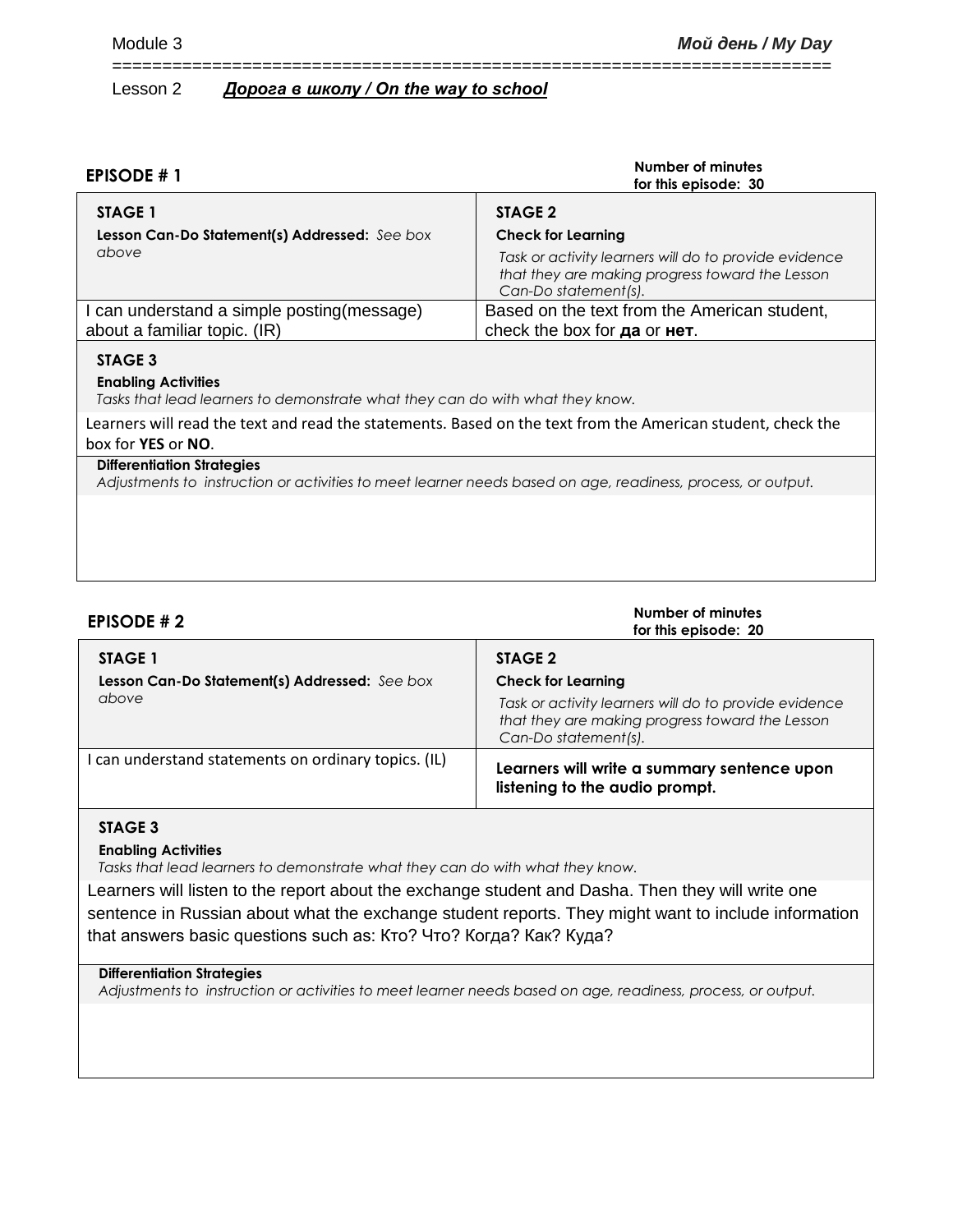| EPISODE #3                                                        | Number of minutes<br>for this episode: 20                                                                                                                                |
|-------------------------------------------------------------------|--------------------------------------------------------------------------------------------------------------------------------------------------------------------------|
| STAGE 1<br>Lesson Can-Do Statement(s) Addressed: See box<br>above | STAGE 2<br><b>Check for Learning</b><br>Task or activity learners will do to provide evidence<br>that they are making progress toward the Lesson<br>Can-Do statement(s). |
| I can talk with someone about school.(IS)                         | Learners will converse with each other about<br>differences and similarities for schools in<br>Moscow and their own school.                                              |

========================================================================

# **STAGE 3**

**Enabling Activities**

*Tasks that lead learners to demonstrate what they can do with what they know.*

Learners will work with a partner or in a small group. From the text about the exchange student's first day of school, find as many places as you can where the student noticed differences between Moscow and the US. Write questions in Russian about those differences, using the model phrase from the text.

When they finish writing questions, learners will take turns asking and answering questions to compare getting to school in Moscow and in their town.

#### **Differentiation Strategies**

*Adjustments to instruction or activities to meet learner needs based on age, readiness, process, or output.*